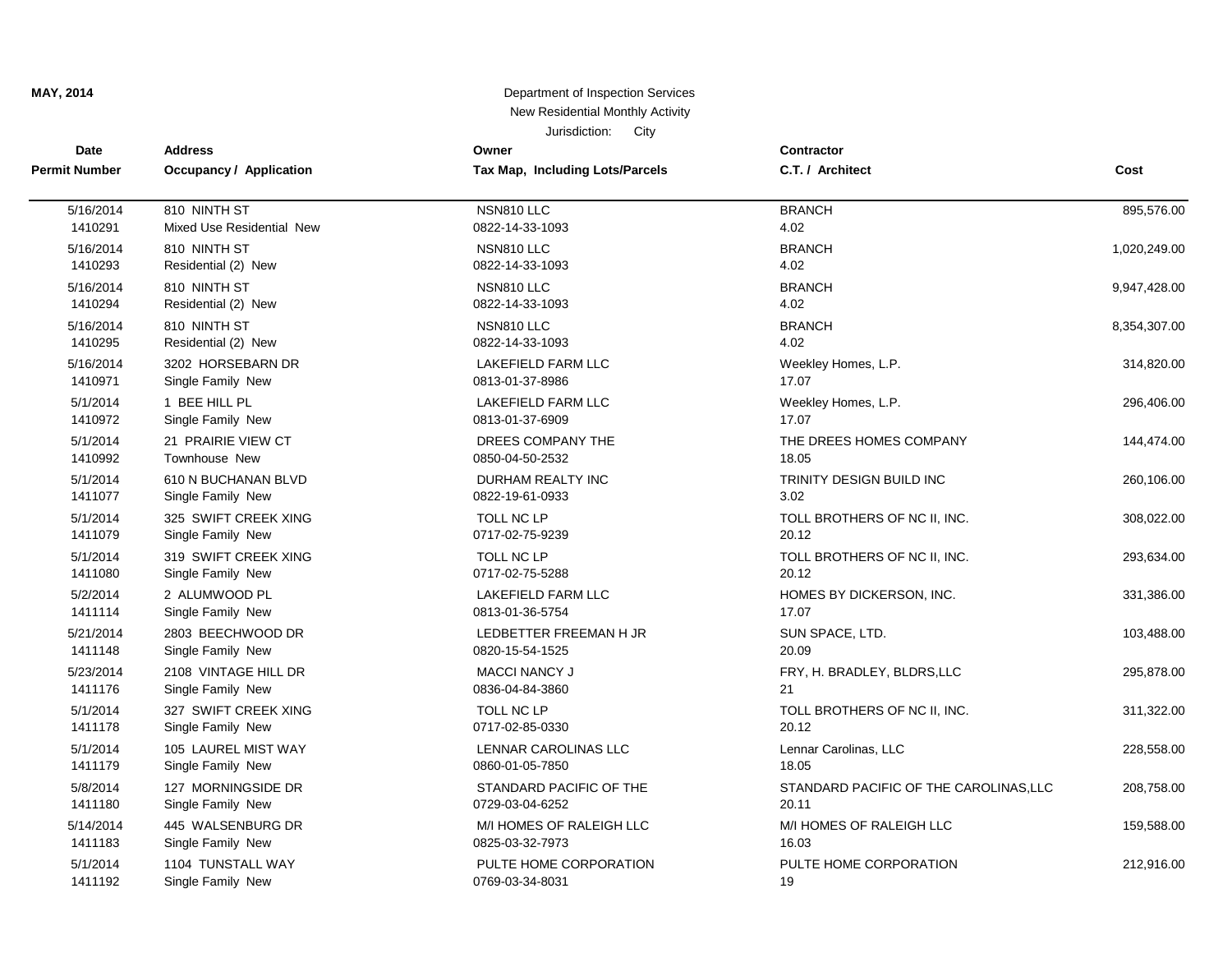## **Date Contractor Address Owner Permit Number Occupancy / Application Tax Map, Including Lots/Parcels** 5/1/2014 1105 TUNSTALL WAY PULTE HOME CORPORATION 5/1/2014 1106 TUNSTALL WAY PULTE HOME CORPORATION 5/1/2014 1107 TUNSTALL WAY PULTE HOME CORPORATION 1411193 Single Family New 0769-03-34-6062 5/1/2014 1108 TUNSTALL WAY PULTE HOME CORPORATION 1411194 Single Family New 2016 12:00 0769-03-34-8038 5/1/2014 1109 TUNSTALL WAY PULTE HOME CORPORATION 1411195 Single Family New 0769-03-34-6069 5/1/2014 1110 TUNSTALL WAY PULTE HOME CORPORATION 1411196 Single Family New 2012 12:00 0769-03-34-8134 5/1/2014 1111 TUNSTALL WAY PULTE HOME CORPORATION 1411197 Single Family New 2012 19:30 0769-03-34-6175 5/1/2014 1115 TUNSTALL WAY PULTE HOME CORPORATION 1411199 Single Family New 2012 12:00 0769-03-34-8241 5/1/2014 1117 TUNSTALL WAY PULTE HOME CORPORATION 1411200 Single Family New 2012 12:00 0769-03-34-6272 5/8/2014 145 ROSEDALE CREEK DR PULTE HOME CORPORATION 1411201 Single Family New 2012 12:00 0769-03-34-6278 5/8/2014 303 ROSEDALE CREEK DR PULTE HOME CORPORATION 1411202 Single Family New 2012 19:30 0769-03-34-6385 5/1/2014 1119 TUNSTALL WAY PULTE HOME CORPORATION 1411204 Single Family New 2012 12:00 0769-03-32-3299 5/13/2014 83 FOUNTAIN VIEW LN FOREST AT DUKE INC 1411205 Single Family New 2012 12:00 0769-03-22-6315 5/8/2014 116 SHADOW HAWK DR STANDARD PACIFIC OF THE 1411207 Single Family New 2012 12:00 0769-03-34-6481 5/1/2014 141 SHADOW HAWK DR STANDARD PACIFIC OF THE 1411220 Single Family New 2010 2010 2010-06-39-9264 5/16/2014 82 FOUNTAIN VIEW LN FOREST AT DUKE INC WEAVER COOKE CONSTRUCTION 311,341.00 1411225 Single Family New 2012 0729-03-14-1431 1411226 Single Family New 2012 2021 2021 2021 2021 2021 2022 203-03-03-5941 5/8/2014 218 ROSEDALE CREEK DR PULTE HOME CORPORATION 1411233 Single Family New 2010 2010 2010-06-39-9264 1411234 Single Family New 2012 2021 2021 2021 2021 2021 20346-01-25-9166

1411255 Single Family New 0769-03-22-7521

| <b>Date</b>   | <b>Address</b>          | Owner                           | <b>Contractor</b>                      |            |
|---------------|-------------------------|---------------------------------|----------------------------------------|------------|
| <b>Number</b> | Occupancy / Application | Tax Map, Including Lots/Parcels | C.T. / Architect                       | Cost       |
| 5/1/2014      | 1105 TUNSTALL WAY       | PULTE HOME CORPORATION          | PULTE HOME CORPORATION                 | 187,572.00 |
| 1411193       | Single Family New       | 0769-03-34-6062                 | 19                                     |            |
| 5/1/2014      | 1106 TUNSTALL WAY       | PULTE HOME CORPORATION          | PULTE HOME CORPORATION                 | 219,714.00 |
| 1411194       | Single Family New       | 0769-03-34-8038                 | 19                                     |            |
| 5/1/2014      | 1107 TUNSTALL WAY       | PULTE HOME CORPORATION          | PULTE HOME CORPORATION                 | 273,372.00 |
| 1411195       | Single Family New       | 0769-03-34-6069                 | 19                                     |            |
| 5/1/2014      | 1108 TUNSTALL WAY       | PULTE HOME CORPORATION          | PULTE HOME CORPORATION                 | 213,576.00 |
| 1411196       | Single Family New       | 0769-03-34-8134                 | 19                                     |            |
| 5/1/2014      | 1109 TUNSTALL WAY       | PULTE HOME CORPORATION          | PULTE HOME CORPORATION                 | 197,604.00 |
| 1411197       | Single Family New       | 0769-03-34-6175                 | 19                                     |            |
| 5/1/2014      | 1110 TUNSTALL WAY       | PULTE HOME CORPORATION          | PULTE HOME CORPORATION                 | 193,116.00 |
| 1411199       | Single Family New       | 0769-03-34-8241                 | 19                                     |            |
| 5/1/2014      | 1111 TUNSTALL WAY       | PULTE HOME CORPORATION          | PULTE HOME CORPORATION                 | 269,610.00 |
| 1411200       | Single Family New       | 0769-03-34-6272                 | 19                                     |            |
| 5/1/2014      | 1115 TUNSTALL WAY       | PULTE HOME CORPORATION          | PULTE HOME CORPORATION                 | 212,916.00 |
| 1411201       | Single Family New       | 0769-03-34-6278                 | 19                                     |            |
| 5/1/2014      | 1117 TUNSTALL WAY       | PULTE HOME CORPORATION          | PULTE HOME CORPORATION                 | 264,396.00 |
| 1411202       | Single Family New       | 0769-03-34-6385                 | 19                                     |            |
| 5/8/2014      | 145 ROSEDALE CREEK DR   | PULTE HOME CORPORATION          | PULTE HOME CORPORATION                 | 140,000.00 |
| 1411204       | Single Family New       | 0769-03-32-3299                 | 19                                     |            |
| 5/8/2014      | 303 ROSEDALE CREEK DR   | PULTE HOME CORPORATION          | PULTE HOME CORPORATION                 | 140,000.00 |
| 1411205       | Single Family New       | 0769-03-22-6315                 | 19                                     |            |
| 5/1/2014      | 1119 TUNSTALL WAY       | PULTE HOME CORPORATION          | PULTE HOME CORPORATION                 | 224,928.00 |
| 1411207       | Single Family New       | 0769-03-34-6481                 | 19                                     |            |
| 5/13/2014     | 83 FOUNTAIN VIEW LN     | FOREST AT DUKE INC              | WEAVER COOKE CONSTRUCTION              | 311,341.00 |
| 1411220       | Single Family New       | 0810-06-39-9264                 | 20.15                                  |            |
| 5/8/2014      | 116 SHADOW HAWK DR      | STANDARD PACIFIC OF THE         | STANDARD PACIFIC OF THE CAROLINAS, LLC | 250,272.00 |
| 1411225       | Single Family New       | 0729-03-14-1431                 | 20.11                                  |            |
| 5/1/2014      | 141 SHADOW HAWK DR      | STANDARD PACIFIC OF THE         | STANDARD PACIFIC OF THE CAROLINAS, LLC | 203,808.00 |
| 1411226       | Single Family New       | 0729-03-03-5941                 | 20.11                                  |            |
| 5/16/2014     | 82 FOUNTAIN VIEW LN     | FOREST AT DUKE INC              | WEAVER COOKE CONSTRUCTION              | 311,341.00 |
| 1411233       | Single Family New       | 0810-06-39-9264                 | 20.15                                  |            |
| 5/1/2014      | 2 TULIP TREE CT         | STOVALL JAMES E                 | CIMARRON CAPITAL, INC.                 | 208,296.00 |
| 1411234       | Single Family New       | 0846-01-25-9166                 | 21                                     |            |
| 5/8/2014      | 218 ROSEDALE CREEK DR   | PULTE HOME CORPORATION          | PULTE HOME CORPORATION                 | 140,000.00 |
| 1411255       | Single Family New       | 0769-03-22-7521                 | 19                                     |            |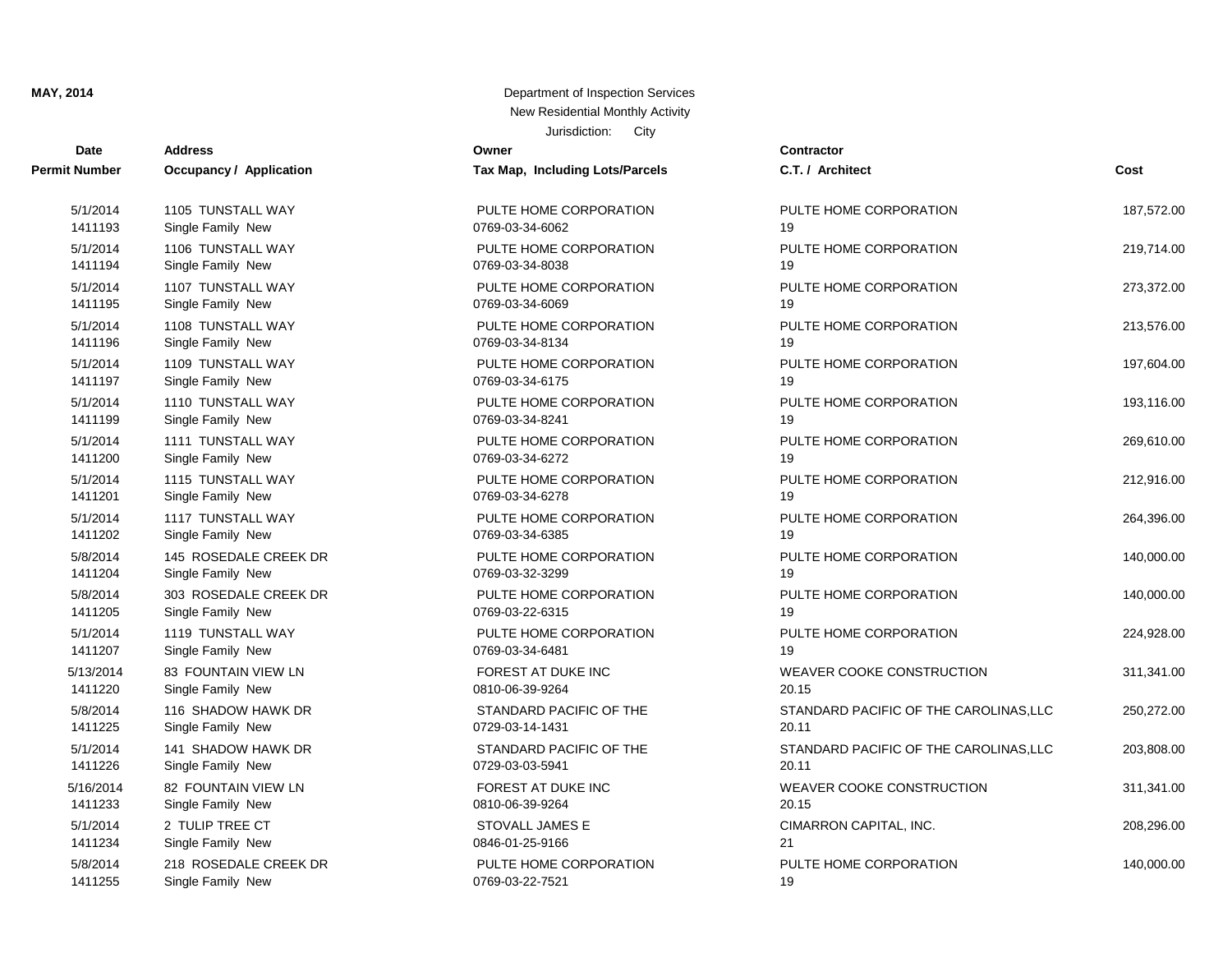## **Date Contractor Address Owner Permit Number Occupancy / Application Tax Map, Including Lots/Parcels** 5/8/2014 1121 TUNSTALL WAY PULTE HOME CORPORATION 5/9/2014 817 POPLAR ST RYLAND GROUP INC THE 5/9/2014 130 HOLLY BERRY LN DAN RYAN BUILDERS - NORTH 1411256 Single Family New 0769-03-34-6488 5/9/2014 132 HOLLY BERRY LN DAN RYAN BUILDERS - NORTH 1411258 Single Family New 2008 1208 0850-04-84-7816 5/9/2014 134 HOLLY BERRY LN DAN RYAN BUILDERS - NORTH 1411272 Townhouse New 2012 12:00 0739-02-59-0921 5/9/2014 136 HOLLY BERRY LN DAN RYAN BUILDERS - NORTH 1411273 Townhouse New 0739-02-59-0829 20.14 5/8/2014 112 SHADOW HAWK DR STANDARD PACIFIC OF THE 1411274 Townhouse New 2012 10:00 0739-02-59-0827 5/8/2014 824 GASTON MANOR DR PULTE HOME CORPORATION 1411275 Townhouse New 2008/2010 12:39:02-59-0834 1411284 Single Family New 2012 2014 12:30 0729-03-14-1593 1411288 Single Family New 2012 12:00 0769-03-32-8519 1411294 Townhouse New 2010 12:00 0810-17-22-4442 1411295 Townhouse New 2010-18-22-4464 1411296 Townhouse New 2010 18:00:00 0810-18-22-4487 1411297 Townhouse New 2010-17-22-3439 20.16-17-22-3439 5/12/2014 423 COTTONSEED WAY LENNAR CAROLINAS LLC 1411298 Townhouse New 2010-17-22-3552 5/12/2014 2076 TANNERS MILL DR LENNAR CAROLINAS LLC 1411299 Townhouse New 0810-13-22-3574 20.16 5/12/2014 139 ROSEDALE CREEK DR PULTE HOME CORPORATION 1411318 Single Family New 2012 12:05:06 0860-01-15-3720 5/12/2014 441 WALSENBURG DR M/I HOMES OF RALEIGH LLC 1411319 Single Family New 0840-02-86-7291 1411354 Single Family New 2012 12:00 0769-03-32-5219 1411355 Single Family New 1411355 Single Family New 16.03.32-8924

| Date          | Auuress                 | ownei                           | contractor                             |            |
|---------------|-------------------------|---------------------------------|----------------------------------------|------------|
| <b>Number</b> | Occupancy / Application | Tax Map, Including Lots/Parcels | C.T. / Architect                       | Cost       |
| 5/8/2014      | 1121 TUNSTALL WAY       | PULTE HOME CORPORATION          | PULTE HOME CORPORATION                 | 276,672.00 |
| 1411256       | Single Family New       | 0769-03-34-6488                 | 19                                     |            |
| 5/9/2014      | 817 POPLAR ST           | RYLAND GROUP INC THE            | THE RYLAND GROUP, INC.                 | 207,966.00 |
| 1411258       | Single Family New       | 0850-04-84-7816                 | 18.05                                  |            |
| 5/9/2014      | 130 HOLLY BERRY LN      | DAN RYAN BUILDERS - NORTH       | Ryan Builders-North Carolina, LLC, Dan | 142,966.00 |
| 1411272       | Townhouse New           | 0739-02-59-0921                 | 20.14                                  |            |
| 5/9/2014      | 132 HOLLY BERRY LN      | DAN RYAN BUILDERS - NORTH       | Ryan Builders-North Carolina, LLC, Dan | 89,892.00  |
| 1411273       | Townhouse New           | 0739-02-59-0829                 | 20.14                                  |            |
| 5/9/2014      | 134 HOLLY BERRY LN      | DAN RYAN BUILDERS - NORTH       | Ryan Builders-North Carolina, LLC, Dan | 123,552.00 |
| 1411274       | Townhouse New           | 0739-02-59-0827                 | 20.14                                  |            |
| 5/9/2014      | 136 HOLLY BERRY LN      | DAN RYAN BUILDERS - NORTH       | Ryan Builders-North Carolina, LLC, Dan | 142,956.00 |
| 1411275       | Townhouse New           | 0739-02-59-0834                 | 20.14                                  |            |
| 5/8/2014      | 112 SHADOW HAWK DR      | STANDARD PACIFIC OF THE         | STANDARD PACIFIC OF THE CAROLINAS, LLC | 250,338.00 |
| 1411284       | Single Family New       | 0729-03-14-1593                 | 20.11                                  |            |
| 5/8/2014      | 824 GASTON MANOR DR     | PULTE HOME CORPORATION          | PULTE HOME CORPORATION                 | 155,000.00 |
| 1411288       | Single Family New       | 0769-03-32-8519                 | 19                                     |            |
| 5/8/2014      | 701 DERBY CT            | PW WINDSOR LLC                  | <b>PARAN HOMES LLC.</b>                | 245,000.00 |
| 1411294       | Townhouse New           | 0810-17-22-4442                 | 20.16                                  |            |
| 5/8/2014      | 703 DERBY CT            | PW WINDSOR LLC                  | PARAN HOMES LLC.                       | 245,000.00 |
| 1411295       | Townhouse New           | 0810-18-22-4464                 | 20.16                                  |            |
| 5/8/2014      | 705 DERBY CT            | PW WINDSOR LLC                  | PARAN HOMES LLC.                       | 245,000.00 |
| 1411296       | Townhouse New           | 0810-18-22-4487                 | 20.16                                  |            |
| 5/8/2014      | 707 DERBY CT            | PW WINDSOR LLC                  | PARAN HOMES LLC.                       | 224,330.00 |
| 1411297       | Townhouse New           | 0810-17-22-3439                 | 20.16                                  |            |
| 5/8/2014      | 709 DERBY CT            | PW WINDSOR LLC                  | PARAN HOMES LLC.                       | 224,330.00 |
| 1411298       | <b>Townhouse New</b>    | 0810-17-22-3552                 | 20.16                                  |            |
| 5/8/2014      | 711 DERBY CT            | PW WINDSOR LLC                  | PARAN HOMES LLC.                       | 224,330.00 |
| 1411299       | Townhouse New           | 0810-13-22-3574                 | 20.16                                  |            |
| 5/12/2014     | 423 COTTONSEED WAY      | LENNAR CAROLINAS LLC            | Lennar Carolinas, LLC                  | 214,104.00 |
| 1411318       | Single Family New       | 0860-01-15-3720                 | 18.05                                  |            |
| 5/12/2014     | 2076 TANNERS MILL DR    | LENNAR CAROLINAS LLC            | Lennar Carolinas, LLC                  | 152,130.00 |
| 1411319       | Single Family New       | 0840-02-86-7291                 | 18.05                                  |            |
| 5/12/2014     | 139 ROSEDALE CREEK DR   | PULTE HOME CORPORATION          | PULTE HOME CORPORATION                 | 162,690.00 |
| 1411354       | Single Family New       | 0769-03-32-5219                 | 19                                     |            |
| 5/12/2014     | 441 WALSENBURG DR       | M/I HOMES OF RALEIGH LLC        | M/I HOMES OF RALEIGH LLC               | 174,438.00 |
| 1411355       | Single Family New       | 0825-03-32-8924                 | 16.03                                  |            |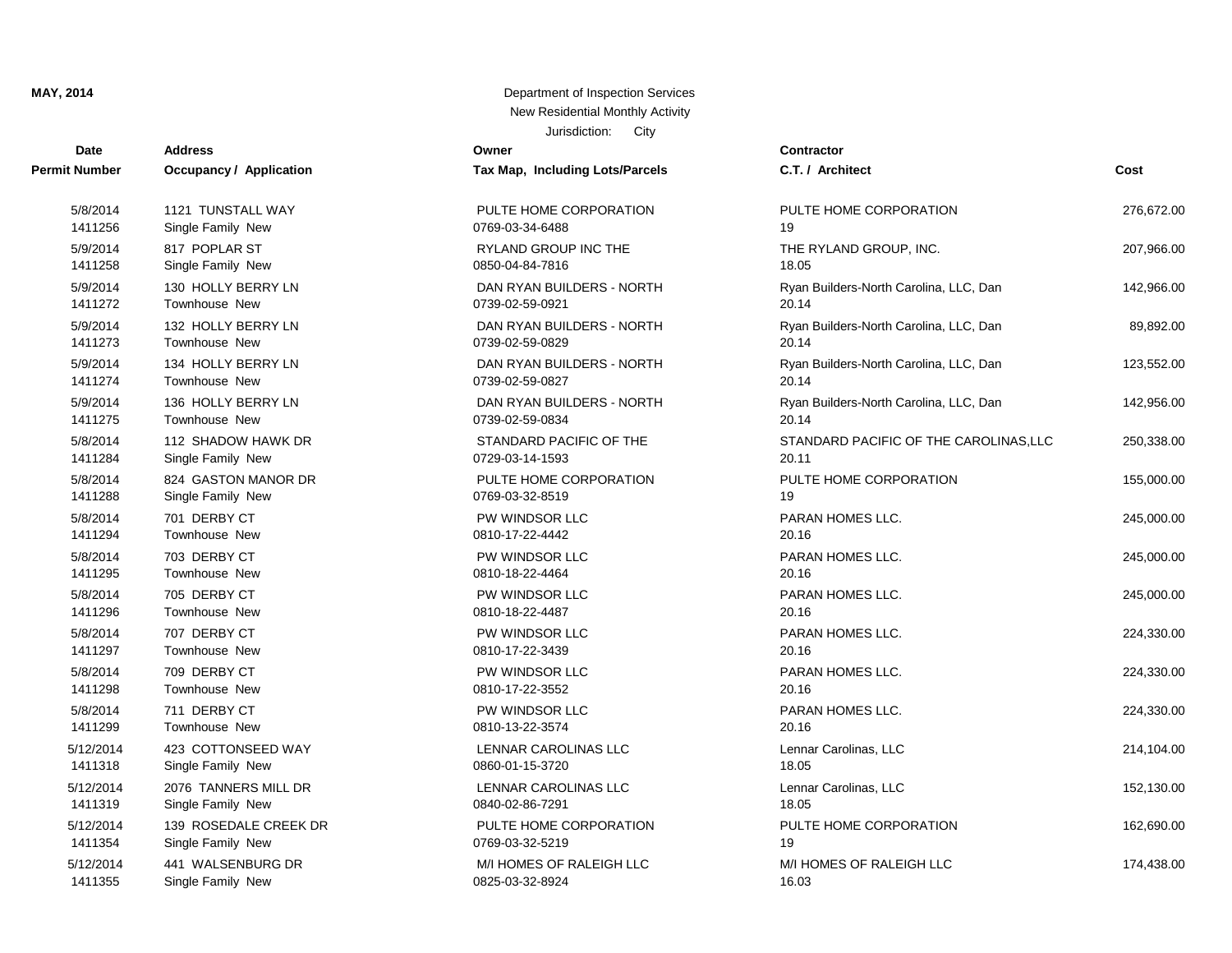## **Date Contractor Address Owner Permit Number Occupancy / Application Tax Map, Including Lots/Parcels** 5/12/2014 3 MORNINGSIDE DR STANDARD PACIFIC OF THE 5/29/2014 1206 N ELIZABETH ST MCCARTHY BRIAN K 1411359 Single Family New 2012 2020 2029-03-04-7800 5/22/2014 217 S GUTHRIE AVE **HABITAT FOR HUMANITY OF DURHAM** 1411376 Single Family New 0832-17-20-3652 2 5/20/2014 8008 ROSEMONT PKWY MKG LLC 1411393 Single Family New 0814-03-30-6625 5/20/2014 8038 ROSEMONT PKWY MKG LLC 1411399 Single Family New 0831-15-62-7774 5/28/2014 203 KINNEY GLENN CT STANDARD PACIFIC OF THE 1411401 Single Family New 20727-03-14-5751 5/20/2014 4225 AMBER STONE WAY CIMLAND LLC 1411402 Single Family New 2001 2012 2027-03-13-5948 5/20/2014 206 KNIGHTWOOD DR REDUS RALEIGH HOUSING LLC 1411404 Single Family New 20729-03-04-4670 5/20/2014 1009 STATLER DR **REDUS RALEIGH HOUSING LLC** 1411407 Single Family New 2014 12:00 0843-02-77-9746 5/20/2014 1026 STATLER DR **REDUS RALEIGH HOUSING LLC** 1411408 Single Family New 0852-04-60-8917 5/20/2014 1028 STATLER DR REDUS RALEIGH HOUSING LLC 1411409 Single Family New 2008 1208 0852-04-60-0747 5/20/2014 1302 LINCOLN MILL DR PULTE HOME CORPORATION 1411410 Single Family New 0852-04-60-4596 5/20/2014 141 ROSEDALE CREEK DR PULTE HOME CORPORATION 1411411 Single Family New 2008 12:05:04 0852-04-60-5547 5/20/2014 1203 TUNSTALL WAY PULTE HOME CORPORATION 1411412 Single Family New 2016 12:00 0769-03-44-0715 5/20/2014 1207 TUNSTALL WAY PULTE HOME CORPORATION 1411413 Single Family New 0769-03-32-4279 5/21/2014 429 WALSENBURG DR M/I HOMES OF RALEIGH LLC 1411414 Single Family New 2012 12:00 0769-03-34-6671 5/21/2014 119 MORNINGSIDE DR STANDARD PACIFIC OF THE 1411415 Single Family New 2012 12:00 0769-03-34-6754 1411425 Single Family New 0825-03-42-0907

| Date                 | <b>Address</b>                          | Owner                             | Contractor                             |            |
|----------------------|-----------------------------------------|-----------------------------------|----------------------------------------|------------|
| t Number             | <b>Occupancy / Application</b>          | Tax Map, Including Lots/Parcels   | C.T. / Architect                       | Cost       |
| 5/12/2014            | 3 MORNINGSIDE DR                        | STANDARD PACIFIC OF THE           | STANDARD PACIFIC OF THE CAROLINAS, LLC | 203,280.00 |
| 1411359              | Single Family New                       | 0729-03-04-7800                   | 20.11                                  |            |
| 5/29/2014            | 1206 N ELIZABETH ST                     | <b>MCCARTHY BRIAN K</b>           | $T/A$ )                                | 150,000.00 |
| 1411376              | Single Family New                       | 0832-17-20-3652                   | $\overline{2}$                         |            |
| 5/16/2014            | 118 RIVER RUN RD                        | <b>GARMAN HOMES LLC</b>           | <b>GARMAN HOMES, LLC</b>               | 280,566.00 |
| 1411393              | Single Family New                       | 0814-03-30-6625                   | 17.07                                  |            |
| 5/22/2014            | 217 S GUTHRIE AVE                       | HABITAT FOR HUMANITY OF DURHAM    | HABITAT FOR HUMANITY OF DURHAM INC.    | 86,592.00  |
| 1411399              | Single Family New                       | 0831-15-62-7774                   | 10.01                                  |            |
| 5/20/2014<br>1411401 | 8008 ROSEMONT PKWY<br>Single Family New | <b>MKG LLC</b><br>0727-03-14-5751 | $\alpha$ and $\alpha$<br>T/A<br>20.12  | 244,933.00 |
| 5/20/2014<br>1411402 | 8038 ROSEMONT PKWY<br>Single Family New | <b>MKG LLC</b><br>0727-03-13-5948 | $\alpha$ and $\alpha$<br>T/A<br>20.12  | 238,524.00 |
| 5/28/2014            | 203 KINNEY GLENN CT                     | STANDARD PACIFIC OF THE           | STANDARD PACIFIC OF THE CAROLINAS, LLC | 210,474.00 |
| 1411404              | Single Family New                       | 0729-03-04-4670                   | 20.11                                  |            |
| 5/20/2014            | 4225 AMBER STONE WAY                    | <b>CIMLAND LLC</b>                | <b>WADE JURNEY HOMES</b>               | 185,658.00 |
| 1411407              | Single Family New                       | 0843-02-77-9746                   | 18.01                                  |            |
| 5/20/2014            | 206 KNIGHTWOOD DR                       | REDUS RALEIGH HOUSING LLC         | <b>WADE JURNEY HOMES</b>               | 93,852.00  |
| 1411408              | Single Family New                       | 0852-04-60-8917                   | 18.04                                  |            |
| 5/20/2014            | 1009 STATLER DR                         | REDUS RALEIGH HOUSING LLC         | <b>WADE JURNEY HOMES</b>               | 134,112.00 |
| 1411409              | Single Family New                       | 0852-04-60-0747                   | 18.04                                  |            |
| 5/20/2014            | 1026 STATLER DR                         | REDUS RALEIGH HOUSING LLC         | <b>WADE JURNEY HOMES</b>               | 134,112.00 |
| 1411410              | Single Family New                       | 0852-04-60-4596                   | 18.04                                  |            |
| 5/20/2014            | 1028 STATLER DR                         | REDUS RALEIGH HOUSING LLC         | <b>WADE JURNEY HOMES</b>               | 134,112.00 |
| 1411411              | Single Family New                       | 0852-04-60-5547                   | 18.04                                  |            |
| 5/20/2014            | 1302 LINCOLN MILL DR                    | PULTE HOME CORPORATION            | PULTE HOME CORPORATION                 | 145,000.00 |
| 1411412              | Single Family New                       | 0769-03-44-0715                   | 19                                     |            |
| 5/20/2014            | 141 ROSEDALE CREEK DR                   | PULTE HOME CORPORATION            | PULTE HOME CORPORATION                 | 150,000.00 |
| 1411413              | Single Family New                       | 0769-03-32-4279                   | 19                                     |            |
| 5/20/2014            | 1203 TUNSTALL WAY                       | PULTE HOME CORPORATION            | PULTE HOME CORPORATION                 | 206,250.00 |
| 1411414              | Single Family New                       | 0769-03-34-6671                   | 19                                     |            |
| 5/20/2014            | 1207 TUNSTALL WAY                       | PULTE HOME CORPORATION            | PULTE HOME CORPORATION                 | 200,574.00 |
| 1411415              | Single Family New                       | 0769-03-34-6754                   | 19                                     |            |
| 5/21/2014            | 429 WALSENBURG DR                       | M/I HOMES OF RALEIGH LLC          | M/I HOMES OF RALEIGH LLC               | 173,382.00 |
| 1411425              | Single Family New                       | 0825-03-42-0907                   | 16.03                                  |            |
| 5/21/2014            | 119 MORNINGSIDE DR                      | STANDARD PACIFIC OF THE           | STANDARD PACIFIC OF THE CAROLINAS, LLC | 291,786.00 |
| 1411427              | Single Family New                       | 0729-03-04-8385                   | 20.11                                  |            |